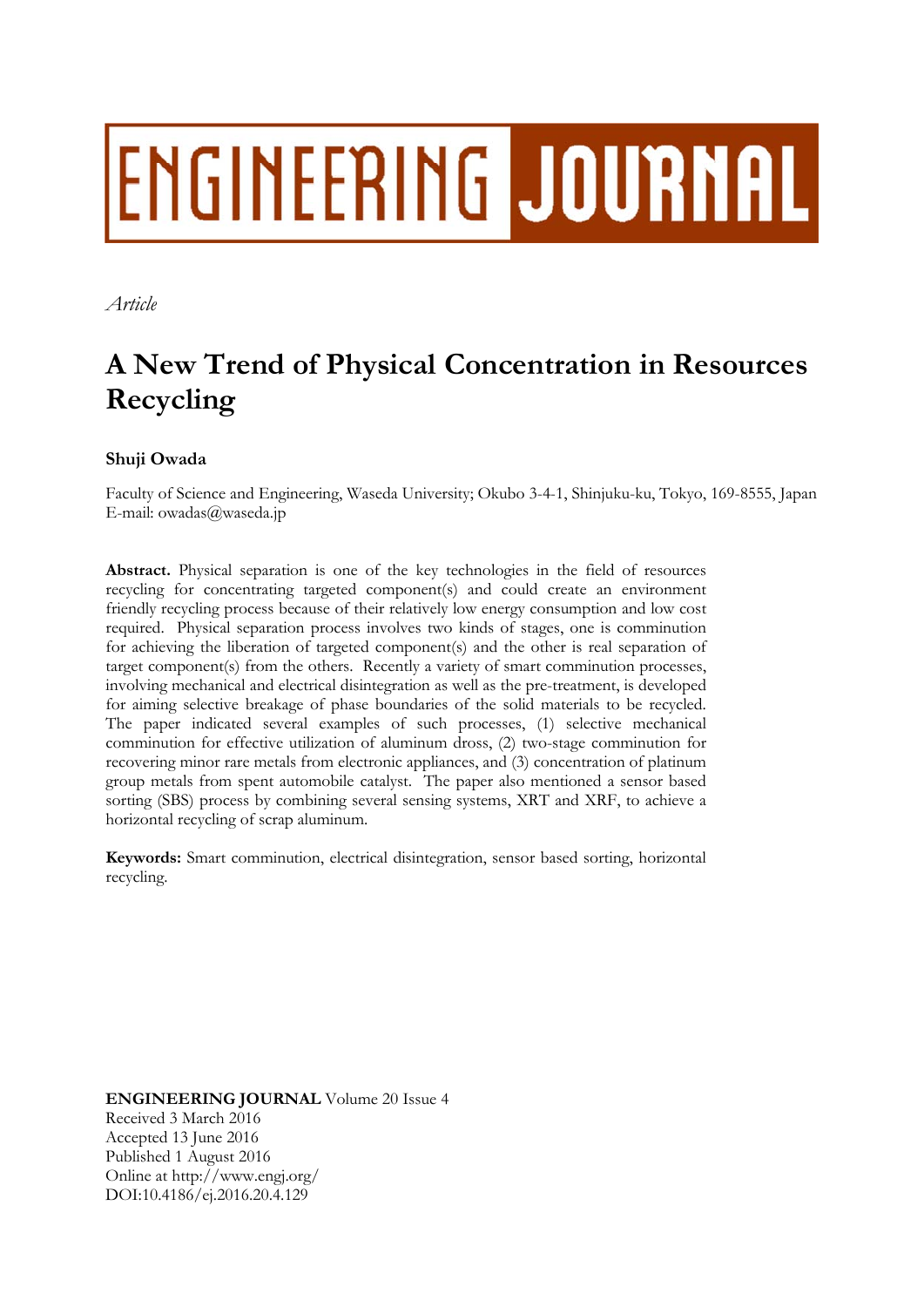#### **1. Introduction**

In order to establish sound material cycle society, some energy saving and low cost processing methods are required. Physical separation is one of the candidate technologies but this technology has been understood for a long time not a reliable, accurate and predictable one. This paper pointed out the reason of this understanding, mentioned theoretical background, and demonstrated a future possibility of the physical separation.

The paper also introduced some brand new processes recently developed by the authors, involving, (1) selective mechanical comminution for effective utilization of aluminum dross, both to produce high purity metal aluminum concentrate and to generate hydrogen molecule, (2) two-stage comminution for removing printed circuit board (PCB) from the electronic appliances by specific mechanical comminution in the first stage and for detaching the devices on the PCB by mechanical and/or electrical disintegration to concentrate minor rare metals, (3) concentration of platinum group metals from spent automobile catalyst by combining heating-quenching and surface grinding, and (4) combination of several sensing systems, such as X-ray transmission, X-ray fluorescence, as a novel sensor based sorting (SBS) process for creating a horizontal recycling of aluminum resource. In conclusion, a new concept of recycling process was represented for minimizing total required energy and cost by combining smart comminution and the SBS technologies.

#### **2. Comminution for Liberation**

It is well understood in the field of resources recycling that wider application and further improvement of physical separation technology is necessary in order to create an energy saving and low cost process. Comminution technology, the first step of physical separation, must be one of the most important unit operations for achieving good liberation of target components from others. Figure 1 shows a theoretical relationship [1] between comminution ratio and the degree of liberation at various preferential breakage probability at phase boundary, e1. If the breakage is at random (e1 = 0) in a comminution process, comminution ratio of 5.9 is necessary to obtain the degree of liberation 0.6, but if the e1 could become 0.1, 0.2, 0.3, and 0.4, the necessary comminution ratio to obtain the same liberation was reduced down to 3.6, 2.7, 2.1, and 1.6, which indicate that the necessary energy could be down to the same ratio.



Fig. 1. Relationship between comminution ratio and the degree of liberation at various preferential breakage probability at phase boundary, e1 [1].

Several types of mechanical crushers, surface grinding, electrical disintegration, etc. are such comminution technologies to increase the selectivity of breakage. Typical examples will be indicated later.

#### **3. Sensor Based Sorting (SBS)**

Sensor based sorting is now called the "New Revolution of Physical Separation" after the quarter of century in which eddy current separator was developed. Recent sensing system has been rapidly improved in addition to upgrading software technology and much more precise analysis, combining size, shape, color, density, luster, density, chemical composition, etc., have been carried out in one sorting process. Figure 2 shows various detecting systems which have been commercialized until now. It must be possible to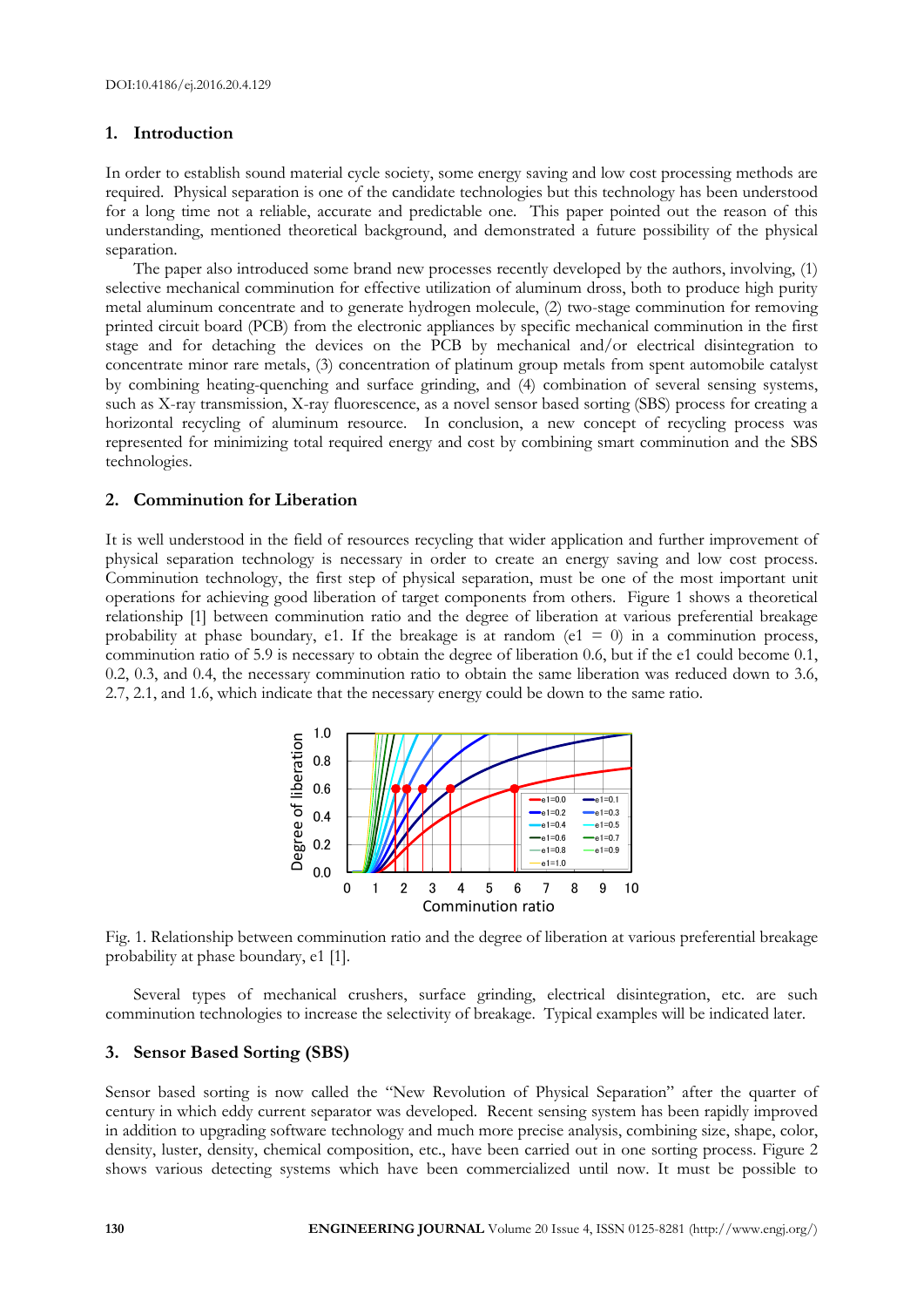separate precisely by combining various sensing methods even in the physical separation process (see Fig. 3).



Fig. 2. Various commercialized sorting systems [2].



Fig. 3. Ideal and real physical separation performance.

Recently, LIBS (laser induced breakdown spectroscopy) analysis has become an interesting detecting system also for sorting and will be able to be a strong method to identify the materials to be recovered near in the future [3-7].

#### **4. Future Physical Separation Process**

From the above viewpoint, novel physical separation process could be established as shown in Fig. 4 in which the target materials could be liberated in coarser size ranges as much as possible and the SBS technology could be applied for obtaining high purity concentrates as shown in Fig. 4 [4]. It must be also possible to replace some of the pyro-metallurgical technologies, which require huge amount of energy, into these smart comminution and novel SBS technologies (see Fig. 5) [5]. Huge amount of total energy could be saved if these kinds of processes are established near in the future.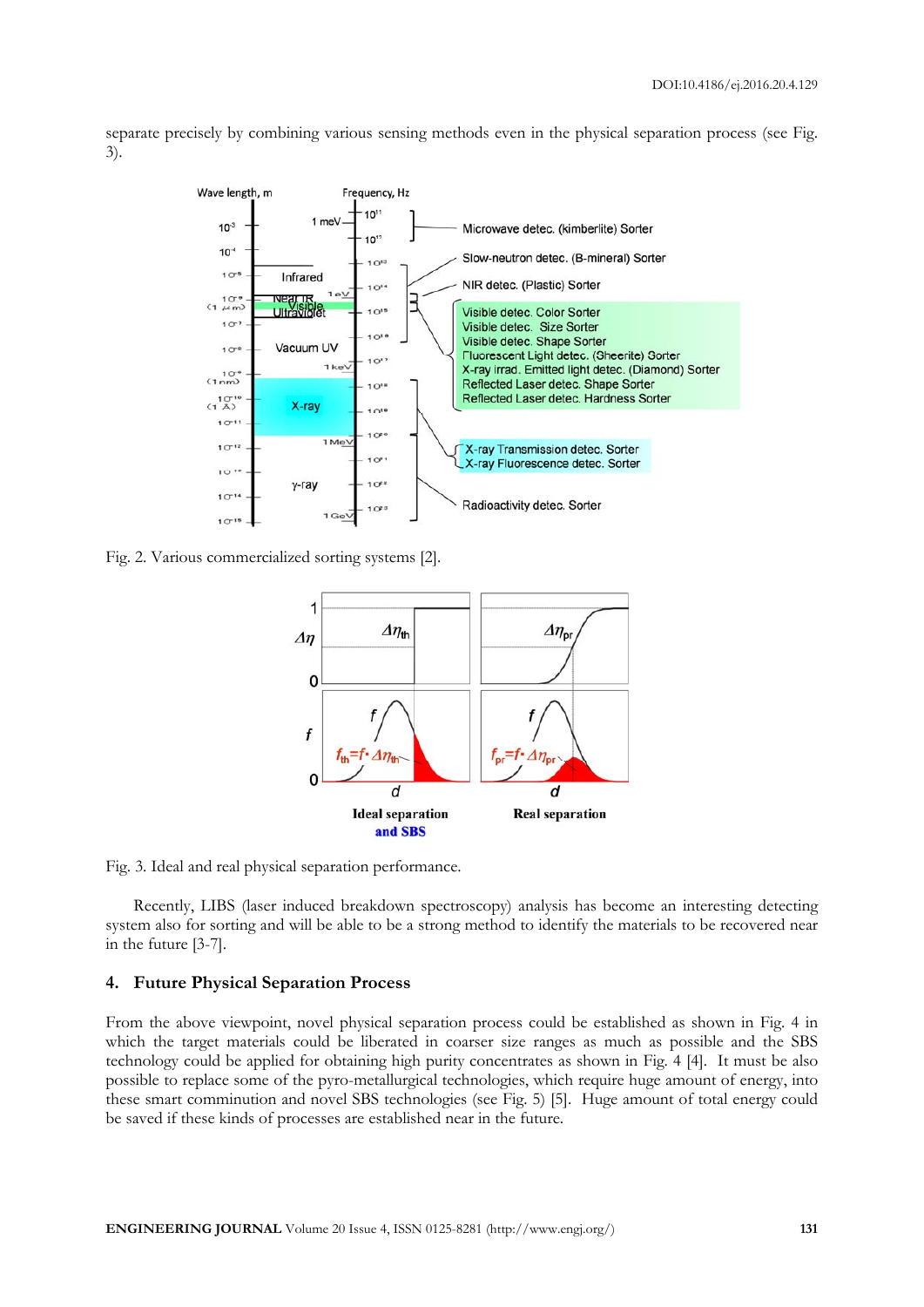

Fig. 4. Future physical separation process [8].



Fig. 5. Energy saving by applying novel physical separation [8].

#### **5. Examples of Novel Process in the Field of Resources Recycling**

#### **5.1. Selective Mechanical Comminution for Effective Utilization of Aluminum Dross**

Aluminum dross must be one of the troublesome wastes generated from scrap aluminum treatment. However, we can create a novel process to produce from the dross two kinds of valuable materials, one is raw material to recover high purity metal aluminum and the other is that to produce hydrogen molecule. In the process, important is the application of selective grinding and electrical separation technologies (eddy current and electrostatic separation). In the latter case, 1.5 molar of hydrogen molecule and 1.0 molar of Al (OH)3 could be produced from 1.0 molar metal aluminum in the dross, as shown in the following equations.

> Al + NaOHaq +3H<sub>2</sub>O  $\rightarrow$  Na[Al(OH)<sub>4</sub>] + 3/2 H<sub>2</sub>(g)...(1)  $(\Delta G_{r,298}^0 = -437.8 \text{ kJ}$ mol<sup>-1</sup>,  $\Delta H_{r,298}^0 = -415.5 \text{ kJ}$ mol<sup>-1</sup>) Na[Al(OH)<sub>4</sub>]aq → Al(OH)<sub>3</sub> + NaOHaq ……………….(2)  $(\Delta G^0_{r,298} = 10.5 \text{ kJ}$ mol<sup>-1</sup>,  $\Delta H^0_{r,298} = -3.2 \text{ kJ}$ mol<sup>-1</sup>) **Total reaction** Al+3H2O **→** Al(OH)3+ 3/2 H2(g) ..…………………..(3)

 $(\Delta G_{r,298}^0$  = -427.3 kJmol<sup>-1</sup>,  $\Delta H_{r,298}^0$  = -418.7 kJmol<sup>-1</sup>)

NaOH generated in the reaction (2) could be circulated to the reaction (1), and the generated heat from the reactions (1) and (2) could be used to operate the pilot plant which has a dewatering and drying process of Al  $(OH)_3$ .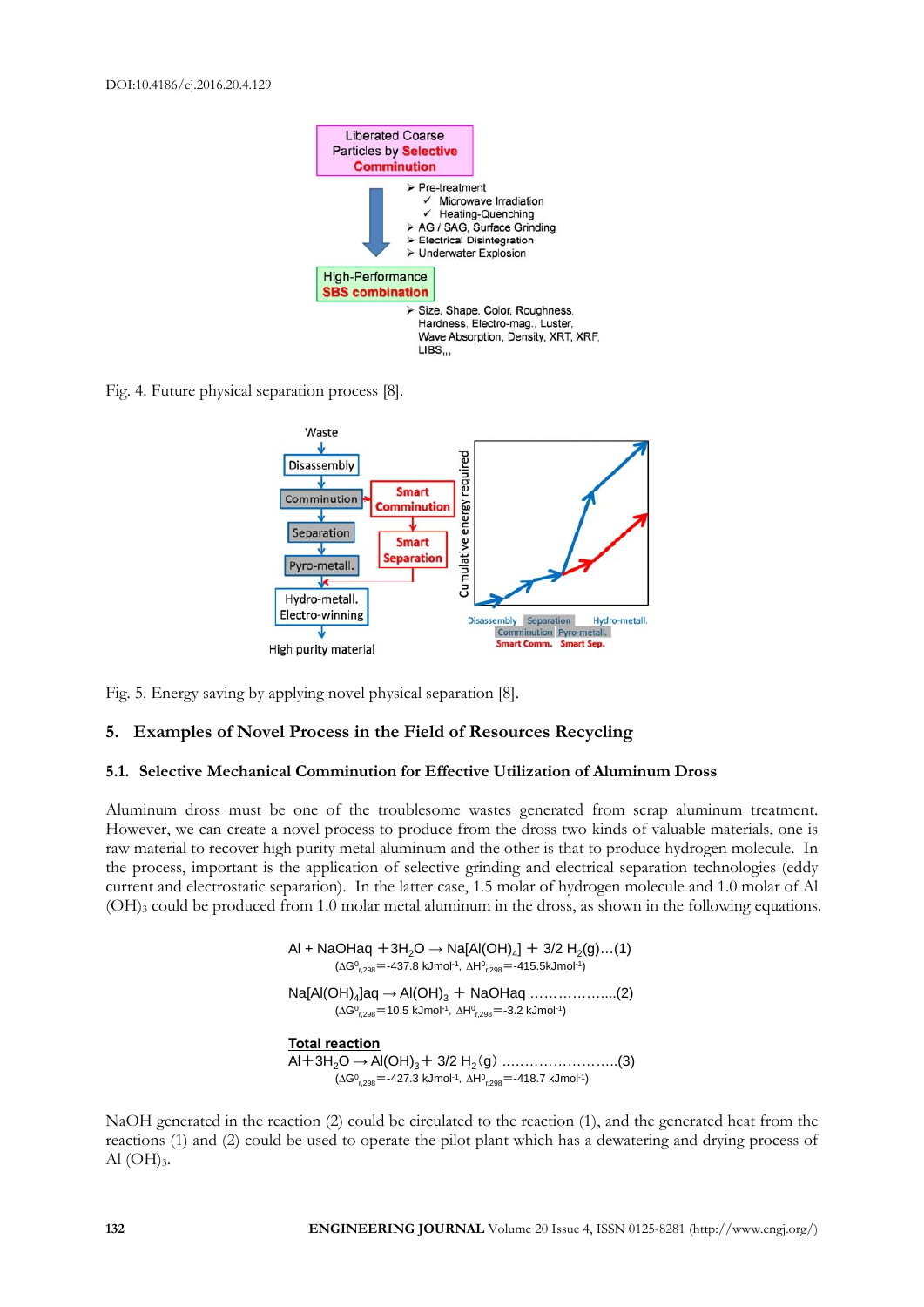The treatment flow is shown in Fig. 6. In this process, we could separate two kinds of products from the aluminum dross of 46.2 wt% of metal aluminum, one is for the metal aluminum recovery whose grade is 90.9 wt% metal aluminum with the recovery of 35.3% and the other is for the hydrogen generation whose grade is 21.6 wt% metal aluminum with the recovery of 64.7% [9]. These results was found feasible from the viewpoints of the life cycle assessment and cost analysis compared with conventional processes.



Fig. 6. Treatment flow of the aluminum dross to produce two kinds of raw materials.

### **5.2. Two-Stage Comminution for Concentrating Minor Rare Metals**

In order to concentrate minor rare metals in the printed circuit board (PCB), we applied two-stage comminution process, the first one is for removing the PCB from the body and the second one is for detaching specific devices from the PCB. In the second stage crushing, six kinds of crushers and conditions were applied and it has been clarified that the crushers in which the shear force was applied to the samples predominantly were suitable to remove installed devices form PCBs. Electrical disintegration was also tried to this stage and this method made a best performance to remove devices from PCBs in nondestructive form for small devices and to break/liberate compositional metal phases for large devices. Many kinds of devices, such as Ta capacitors [10] etc. could be concentrated in high purity grade with high recovery by combining physical separation, such as sizing, magnetic separation, pneumatic separation. These concentrates must be good resources of minor rare metals.



Fig. 7. Crushed product with electrical disintegration (ED) for the devices on PCB.

## **5.3. Heating-Quenching for Concentrating PGMs from Spent Automobile Catalyst**

Spent automobile catalysts still have considerable amount of platinum group metals (PGMs, which are Pt, Pd and Rh) to be recovered are existent. Present major recycling process is called "Rose process" in which the catalysts are first finely ground the PGMs are concentrated into molten Cu phase. This process is quite

**ENGINEERING JOURNAL** Volume 20 Issue 4, ISSN 0125-8281 (http://www.engj.org/) **133**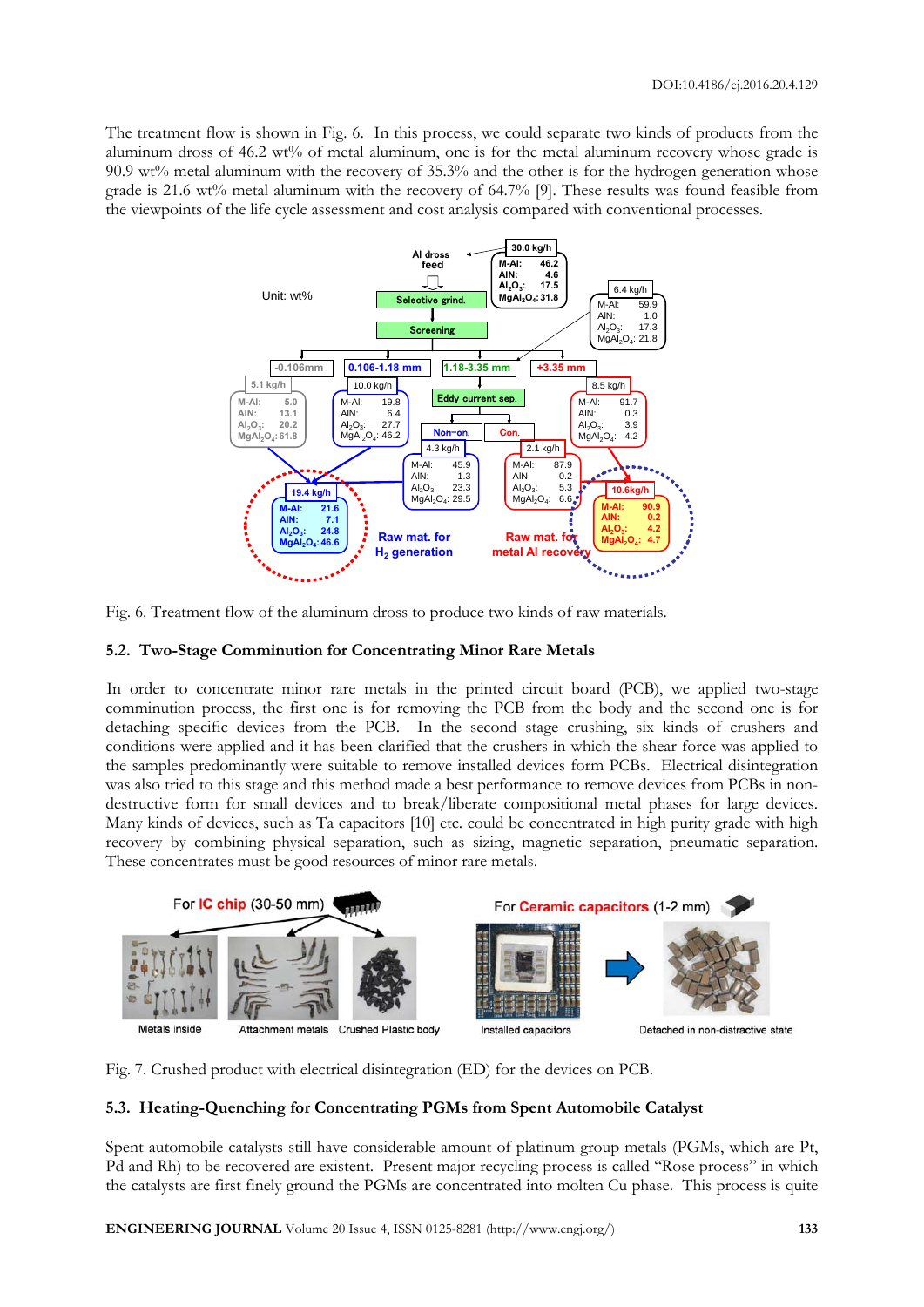reasonable to achieve high recovery of PBMs but required energy is huge. We are developing a novel process involving heating-quenching and selective grinding to concentrate PGMs as an energy saving process by utilizing specific catalyst structure, in which cordierite substrate are covered by the aggregates of fine alumina particles containing PGMs (see Fig. 8(a)). In the process, alumina could be easily removed and PGMs are concentrated from cordierite and the load of energy consuming pyro-metallurgical process could be reduced into 20 to 30%. Figures 8(b) and (c) shows the temperature distribution of stress in the catalyst and stress applied to the alumina and cordierite in the quenching. It is clear that the tensile stress could be applied to alumina and compressive stress to cordierite, then, the breakage easily occurs in the alumina but not in cordierite. From detailed microscopic observation, the micro-cracks are generated at the phase boundary and in alumina. From this selective grinding process including heating-quenching, 45.8 wt% of alumina phase could be concentrated with the recovery of 85.7% [11]. The remaining alumina phase (PGMs) could be recovered with relative ease by a flotation with some anionic collectors because the PZC of alumina is much higher than that of cordierite.



Fig. 8. (a) Structure of automobile catalyst, (b) Thermal distribution of the half cell in quenching, (c) Stress applied in heating-quenching process [11].

#### **5.4. XRT and XRF Sorting Process for the Mutual Separation of Aluminum Alloys**

Most of the scrap aluminum is usually mixed and melted for the use as casting raw materials which contain much amount of various alloy elements and is never recycled into wrought materials again in Japan. If the mixed aluminum alloys are separated from each other with high efficiency, the products could be reutilized as wrought materials which must be a "horizontal recycling" as shown in Fig. 9. In order to achieve this novel route, we have applied three kinds of sorting technologies of electro-magnetic, X-ray transmission and X-ray fluorescence (see Fig. 10). We constructed a pilot plant at a private company in a national project and over 99 wt% grade 6063 alloy product was obtained with the recovery of over 94 % which was a sufficient result for commercial use [12].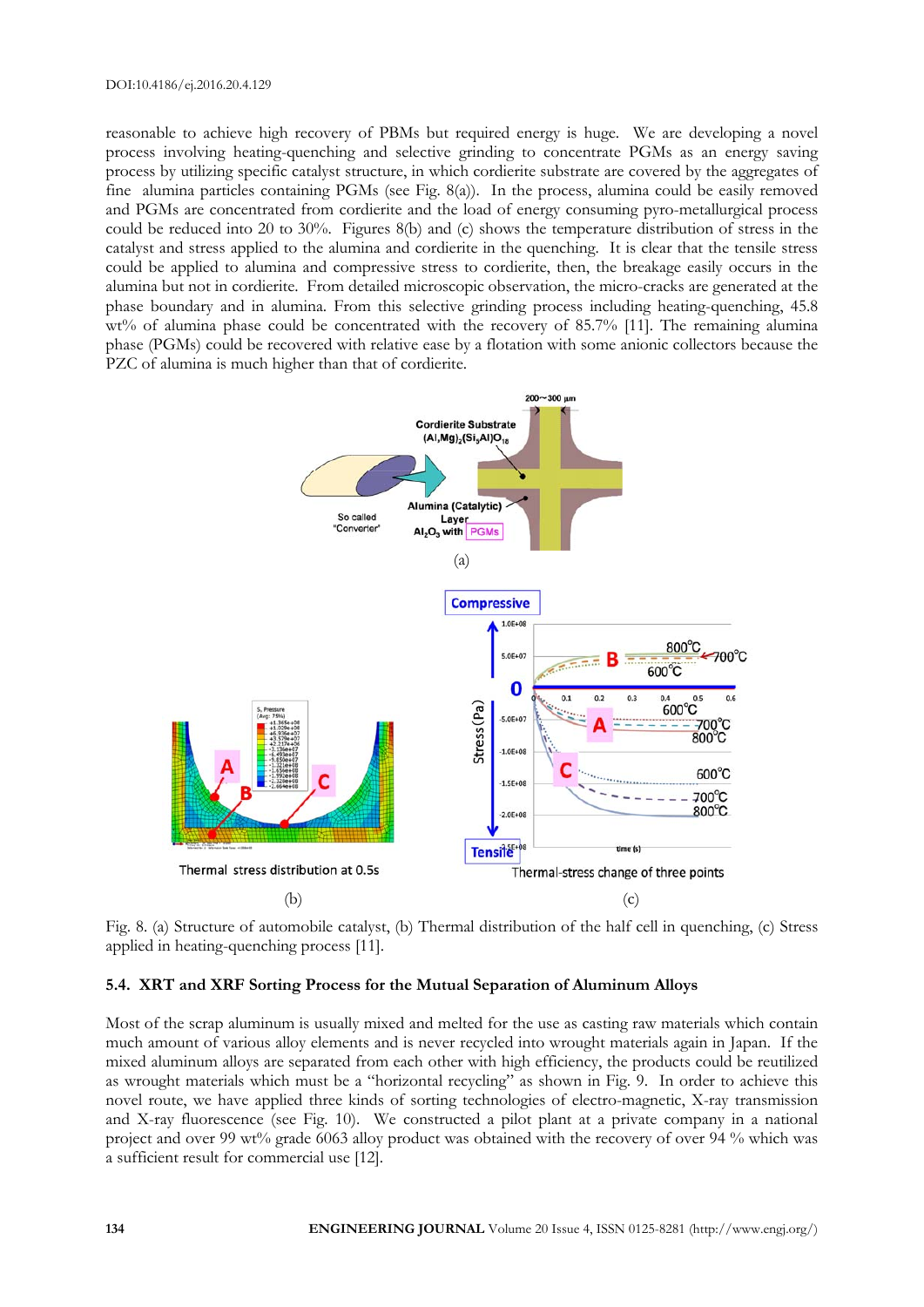

Fig. 9. Novel process for horizontal recycling of Al resources [12].



Fig. 10. Novel process for recovering high purity 6063 Al alloy from mixed scrap alloys.

#### **References**

- [1] S. Owada, M. Ito, K. Naraki, K, Takeda, K, Kurokawa, and T. Omiya, "Novel liberation model considering preferential breakage at phase boundary and the experimental validation," *J. MMIJ*, vol. 121, no. 1, pp. 28-33, 2005.
- [2] S. Owada, "Elemental technologies for optimizing aluminum circulation and the application," *Technical Committee of Life Cycle Engineering, The Japan Society for Precision Engineering*, pp.1-23, 2012.
- [3] R. Noll, *Laser-Induced Breakdown Spectroscopy*, Springer, p.7-12, p.75-81, p.83-95, 2012
- [4] Y. Goto, T. Hatano, S. Owada, K. Wagatsuma, and S. Kashiwakura, "Mutual separation of nonferrous metals by LIBS and the applicability to sorting system," *Spring meeting-MMIJ*, pp.1-6, 2014.
- [5] S. Owada, "Summary of activities of physical separation group –electrical disintegration and LIBS sorting," *Fall meeting-MMIJ*, pp.1-6, 2014
- [6] T. Hatano, S. Owada, K. Wagatsuma, and S. Kashiwakura, "Influence of various parameters in LIBS aiming the application to sorting," *Spring meeting-MMIJ*, pp.1-6, 2015.
- [7] S. Kashiwakura, and K. Wagatsuma, "Rapid sorting of stainless steels by open-air laser-induced breakdown spectroscopy with detecting chromium, nickel, and molybdenum," *ISIJ International*, 2015.
- [8] S. Owada, "Demand and expect to the SURE consortium," *Kick-off meeting of SURE*, AIST, pp.1-37, 2014.
- [9] S. Owada, and M. Katsuta, "On the project of establishing G-Hydrogen based society in Honjo-Waseda area," *Resources Processing*, vol. 51, no. 4, pp. 204-208, 2004.